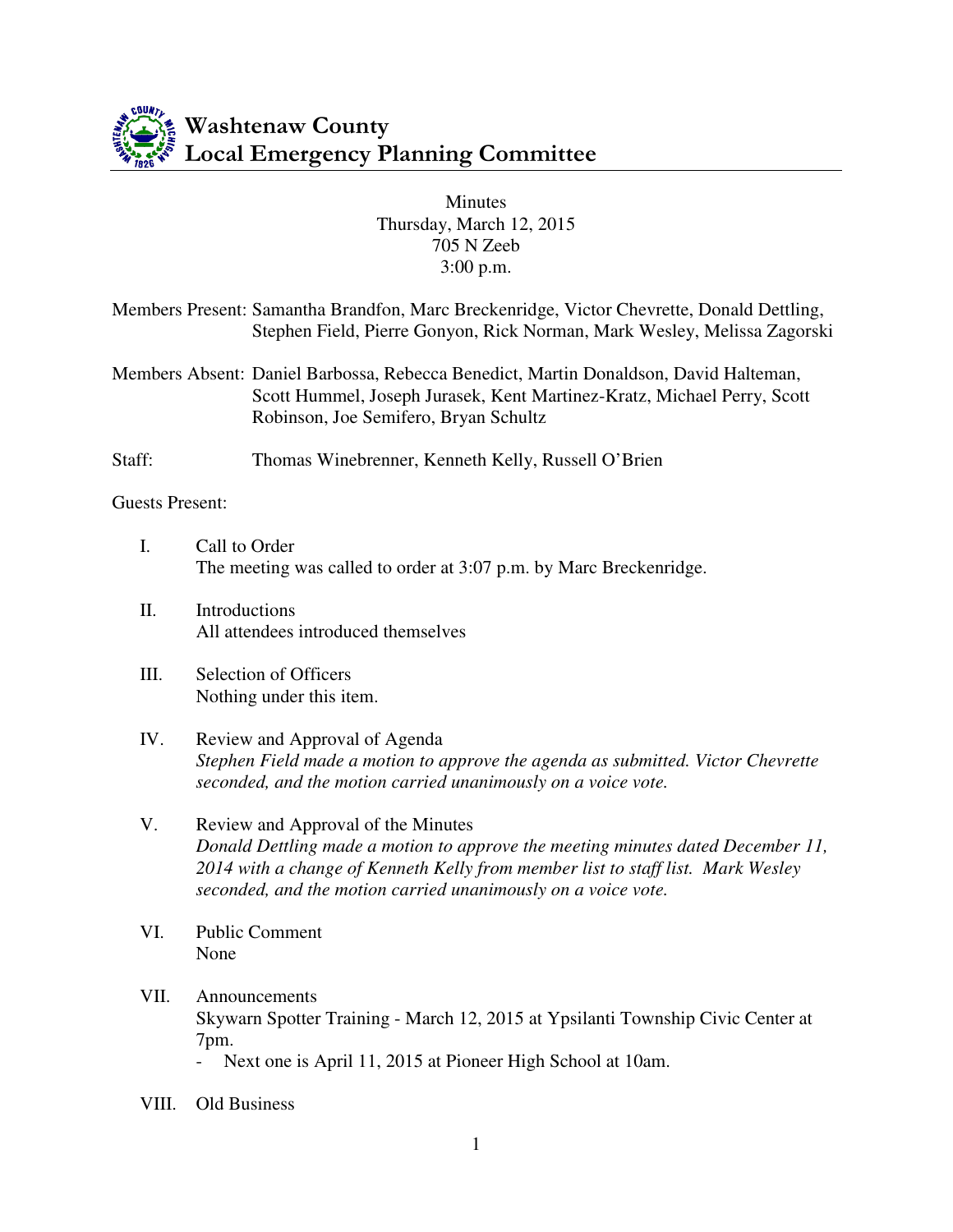- A. EHS facility planning update (reported by Ken Kelly)
	- As of March 11, 45 EHS site plans have updated information
	- Working with Comcast and ITC Holdings about developing Emergency Site Plans for 3 separate facilities. 2 Comcast facilities, one on Packard and one on Emerick St in Ypsilanti and the ITC facility on S Wagner in Scio Township exceed the TPQ for Sulfuric Acid.
	- After reviewing TIER II reports submitted so far, 5 sites were able to be removed from the list. Saline Pollution Control, 2 Level 3 Communications Facilities, Hatch Stamping in Chelsea, and American Soy in Saline no longer have EHS over the TPQ.
	- Have been working with Rick Norman and Ellen Taylor from the City of Ann Arbor about revising many plans and Tier II reports. Several facilities have been incorrectly listing Ann Arbor as their LEPC or Washtenaw County as their LEPC when the reverse is true. Also several facilities have the wrong fire departments listed as their responding agency. They are going through all of the TIER IIs and correcting them. The City of Ann Arbor is buying 2 licenses to access TIER II Manager so they can get a better handle on the facilities in their jurisdiction.
	- K. Kelly has been revising many of the vulnerable zones for EHS facilities. There are new zones for Sulfuric, Anhydrous and Chlorine. Sulfuric Acid goes from 4 miles to 3.5 miles, Anhydrous Ammonia goes from 1.4 miles to 1.3 miles, and Chlorine goes from 4.6 miles to 4.9 miles.
	- As the TIER II reports are filed K. Kelly has been updating the EHS map data bases with the new information. The information should be compiled in the next few weeks and given to Environmental Health who is working on the new map.
	- Paperwork for the 2014-2015 Hazardous Material Emergency Preparedness Grant is being worked on. In line for about \$2500 in grant funding later this year.
- B. Information Coordinator's Report (reported by Tom Winebrenner)
	- Washtenaw County Pollution Prevention Program 280 inspections in 2014 - 76 inspections so far in 2015
	- No requests from public regarding stored materials
	- Small chemical explosion in Dexter. Facility was visited a month earlier as part of the PPP. One individual transported to the hospital. First degree chemical burns on face and hands. Lab accident. Chlorinated bleach was used to clean.
	- Update from Marc Breckenridge on development of database by the MDEQ to track all hazardous sites, location, chemicals, quantities, and the names of companies and make it available to the public without asking for free. Was voted down by one vote.
- C. Emergency Coordinator's Report & HazMat Team Director's Report (reported by Marc Breckenridge & Victor Chevrette)
	- No major EHS TRO incidents to report.